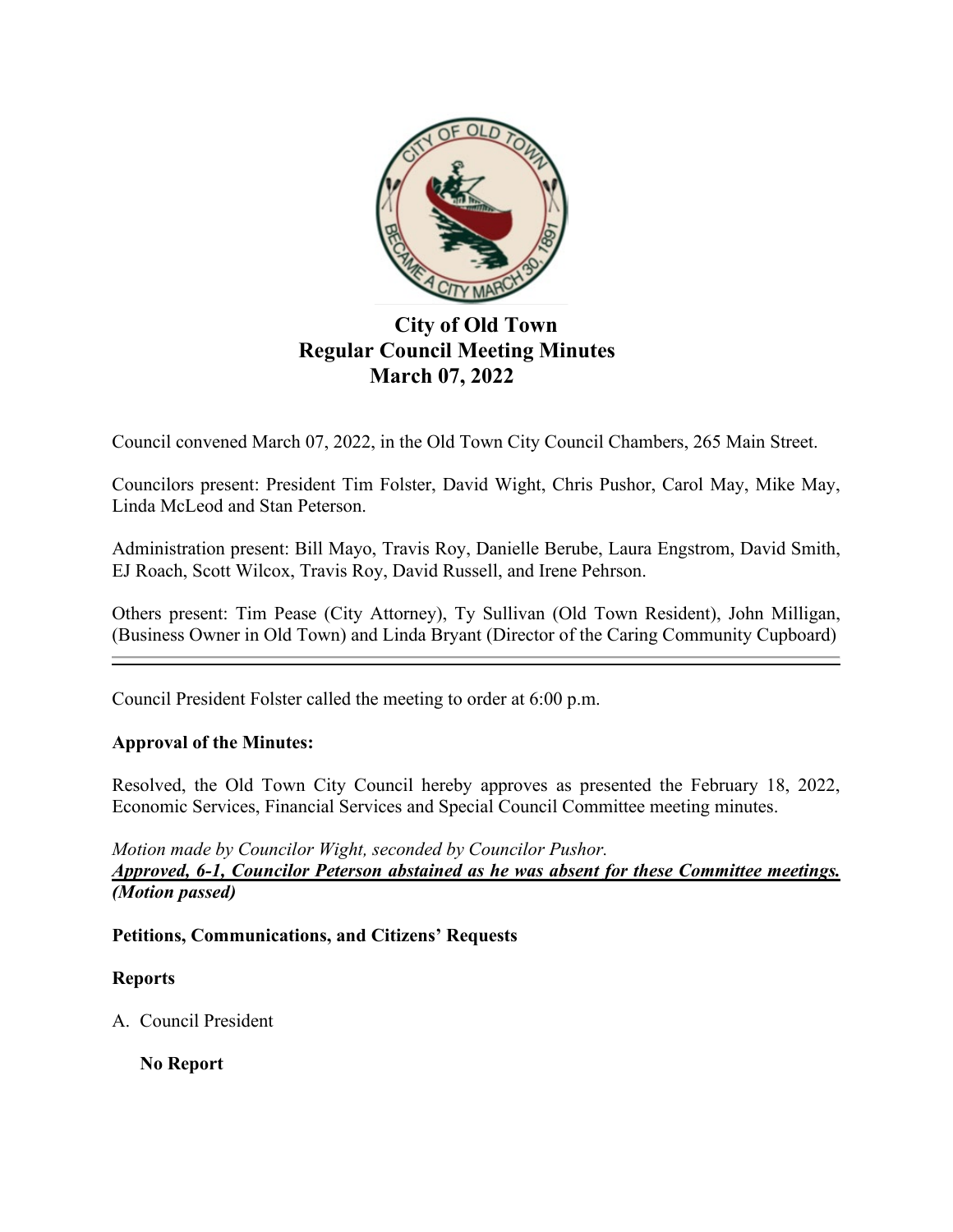B. Standing Committees:

Administrative Services, Economic Development, Finance Services, and Public Services

**No Report**

C. City Councilor

**No Report**

D. City Attorney

#### **No Report**

E. Special Committees

#### **No Report**

#### F. City Manager

City Manager, Bill Mayo, updated the City Council on the following items:

- Spring Cleanup will be happening soon. Discussion with City Council was made whether to have a central drop off site or have items picked up by Public Works at personal residences in Old Town. The City Council decided that items should be picked up, but with a strict deadline, times and locations to be posted in doing so.
- CDD Landfill removal should be starting around November 2022.
- Brown tail moths need to be addressed in Old Town Parks and other areas in the City as they could be a danger to the public.
- Linda Bryant, Caring Community Cupboard director spoke to the City Council about what services the food pantry provides, who is being helped and long-term goals for the food pantry building. They are looking to purchase the building in October when their lease runs out if the funds could be raised. Linda also stated they are applying for Grants to be able to help more families in Old Town and the surrounding communities, not just with food but with personal hygiene products and cleaning supplies as well.
- Council President asked Bill about when the new City of Old Towns website would be up and running. Bill said in about 2 weeks.

#### **Consent Agenda**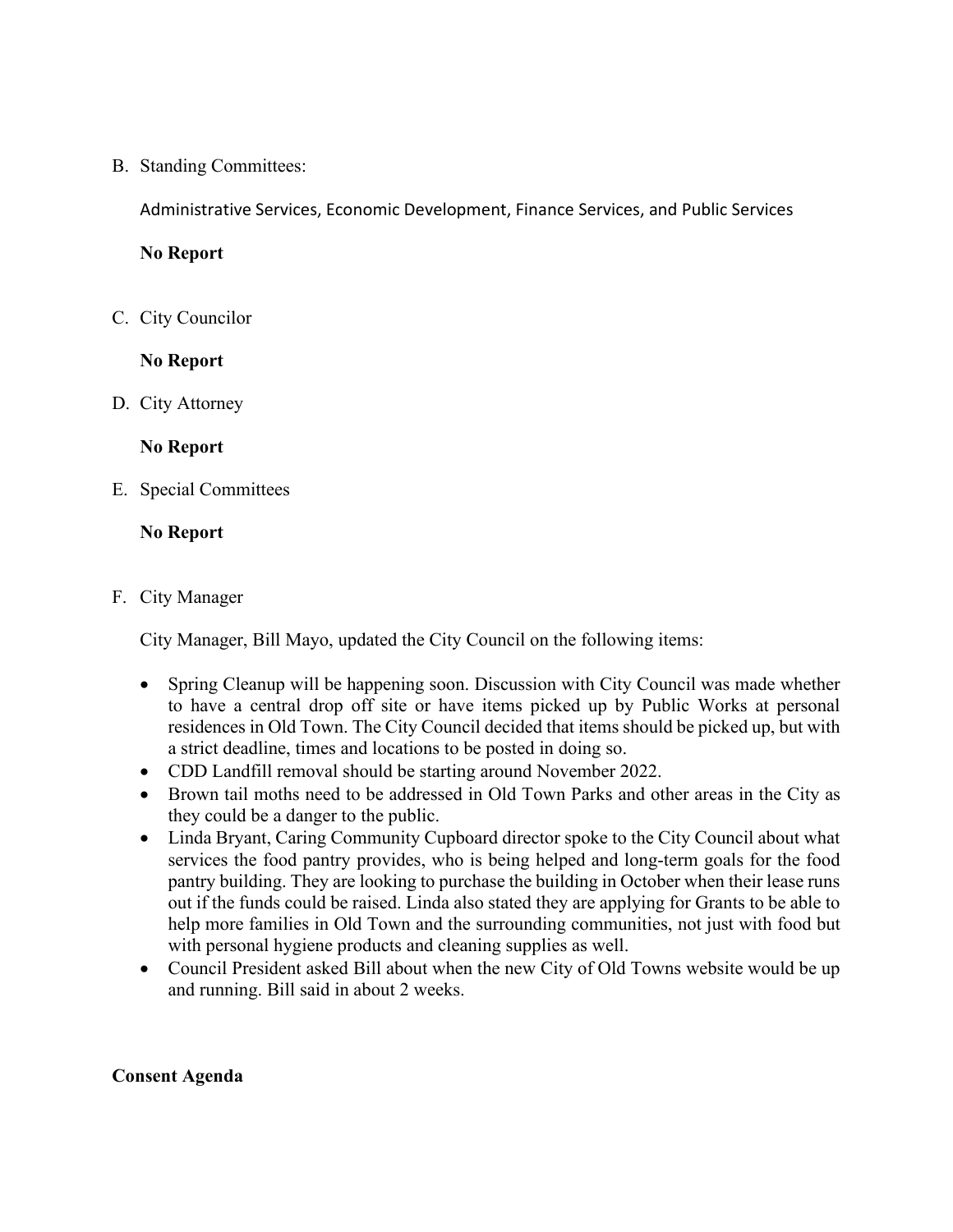## **Public Hearings and Second Reading of Ordinances**

#### **Old Business: items 1 - 2 that were tabled from previous Committee/Council Meetings.**

**1.** *Motion was made to take this motion below off the table by Councilor Wight, seconded by Councilor Peterson.*

## *Approved all in favor, 7-0 (motion passed)*

Resolved, the City of Old Town suggested to the City Council to agree to sell a piece of City owned property as shown on Assessor's Map 37, next to Lot 35 to Mr. & Mrs. Fish of 879 Woodland Avenue, with a thirty-foot (30') maintenance easement granted to the City of Old Town, in an amount to be determined by the City Assessor in accordance with past practice. This parcel contains approximately .50 acres. (21,780 sq. ft.) Actual dimensions will be verified in the field by a licensed surveyor and reflected accurately within the deed. Mr. and Mrs. Fish would be responsible for the surveying of the property, preparation of the deed description, the recording of the deed, any legal expenses and for any and all costs associated with this transaction. The Council further authorizes the City Manager to execute said sale.

• David Russell, Code Enforcement Officer, addressed the City Council with a proposal to sell just a portion of this City owned property and to have an easement legally executed in the Deed of this said sold property. David proposed coming back at a later Council meeting date with a new motion for the sale when the land could be surveyed, and measurements could be determined.

*Motion made by Councilor Mike May, seconded by Councilor Carol May. Denied all in favor, 0-7 (initial motion fails)* 

**2.** *Motion was made to take this motion below off the table by Councilor Peterson, seconded by Councilor McLeod. Approved all in favor, 7-0 (motion passed)*

 Resolved, the City of Old Town suggested to the City Council to agree to sell a piece of a property as shown on Assessor's Map 23, Lot 30-A to Milligan's Landing, LLC in an amount to be determined by the City Assessor in accordance with past practice. This parcel contains approximately .20 acres. (8,797 sq. ft.) Actual dimensions have been verified in the field by a licensed surveyor and reflected accurately within the deed. Milligan's Landing LLC will be responsible for the surveying of the property, deed description, the recording of the deed, any legal expenses and for any and all other cost associated with this transaction. The Council further authorizes the City Manager to execute said sale.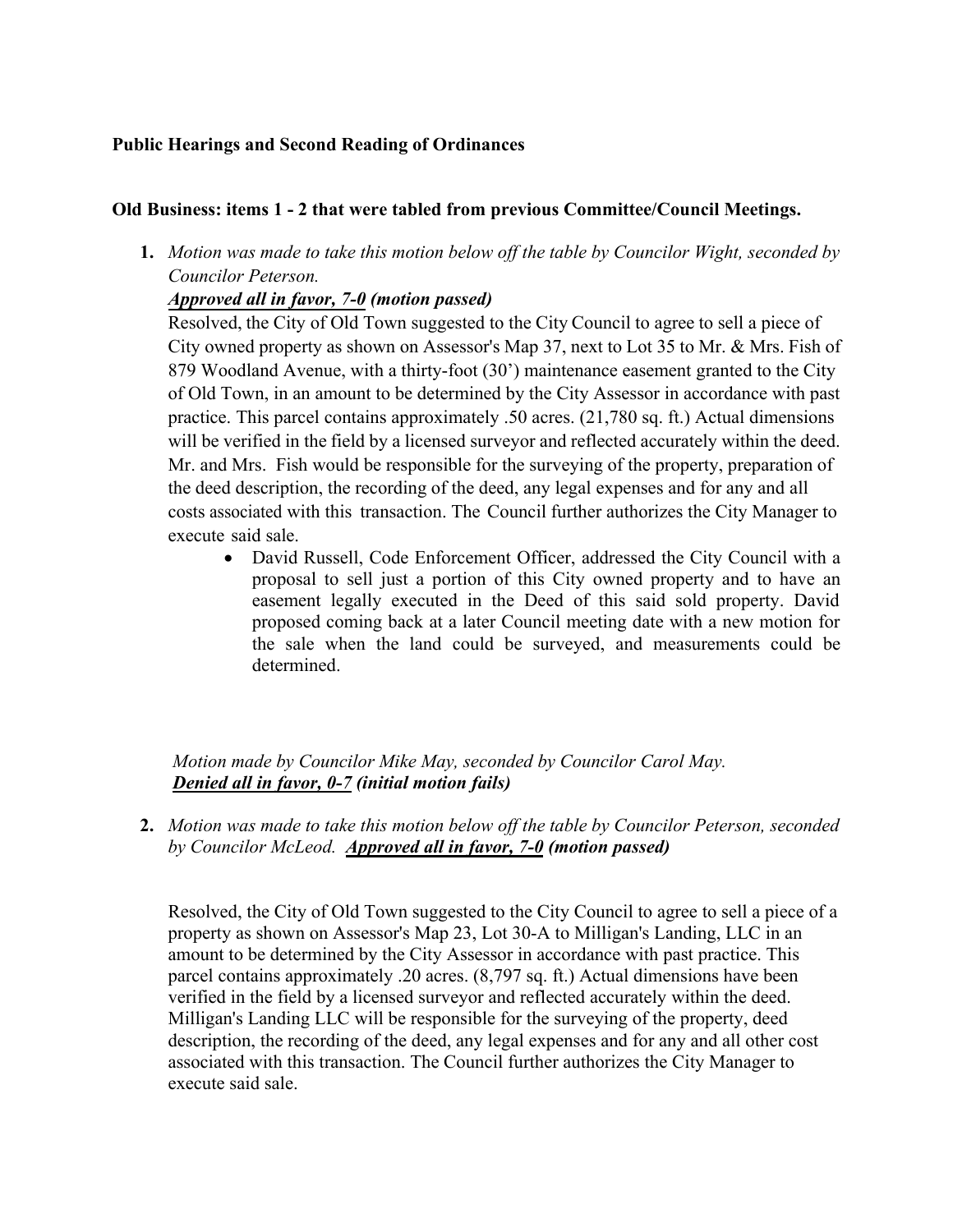• David Russell, Code Enforcement Officer and John Milligan, owner of Milligan's Landing updated the City Council on the proposed plans for a new Softball Diamond to be built. The land will be surveyed by Plisga and Day and a new motion may be presented at a later Council meeting for a vote from the City Council.

 *Motion made by Councilor Peterson, seconded by Councilor Mike May. Denied all in favor, 0-7 (initial motion fails)*

#### **New Business: items 1 - 3**

1. Resolved, the Old Town City Council hereby approves an application from Laura Anderson on behalf of the Caring Community Cupboard for a Major Special Event Permit to be held at Riverfront Park on May 07, 2022, rain date May 14, 2022. The event is for a Caring Community Cupboard  $1<sup>st</sup>$  Annual Spring Craft Fair and the City Council is further asked to waive the permit fee for this event as the proceeds will benefit the Food Pantry, a non-profit entity.

*Motion made by Councilor Mcleod, seconded by Councilor Peterson. Approved all in favor, 7-0 (motion passed)* 

2. Resolved, the City Council hereby approves going into Executive Session, pursuant to Title 1, M.R.S.A.,  $§405(6)(C)$ , for the purpose of discussing an Economic Development matter.

 *Motion made by Councilor Pushor, seconded by Councilor McLeod to go into Executive Session at 6:33 pm. Approved, all in favor, 7-0 (motion passed)*

 *Motion made by Councilor Peterson, seconded by Councilor Carol May, to come out of Executive Session at 7:07 pm. Approved, all in favor, 7-0 (motion passed)*